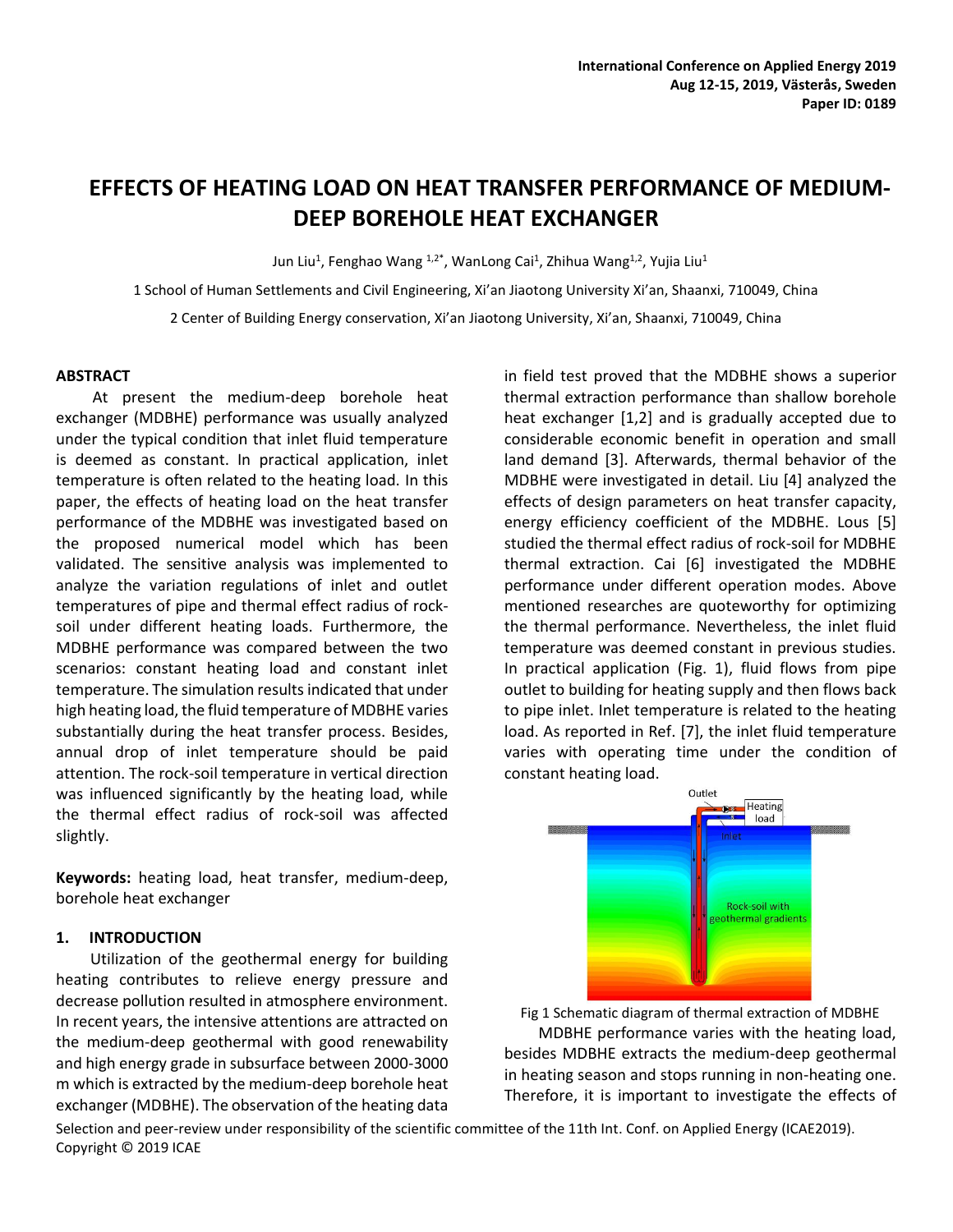heating load on heat transfer performance of the MDBHE by combining with its operation characteristics, which has not been reported yet.

## **2. NUMERICAL ANALYSIS**

#### *2.1 Numerical model*

The presented model consists of a one-dimensional model of MDBHE and a two-dimensional model of rocksoil. The temperature variations of fluid in inner pipe and annular space can be formulated by energy conservation equation (Eq. (1) and Eq. (2), respectively) as follows:

$$
\frac{\partial T_{fr}}{\partial t} + \frac{\partial (V_{fr} \cdot T_{fr})}{\partial z} = \frac{k(T_{fr} - T_{fr})}{\rho_f A_r c_{\rho f}}
$$
(1)

$$
\frac{\partial \tau_{\scriptscriptstyle{fR}}}{\partial t} + \frac{\partial (V_{\scriptscriptstyle{fR}} \cdot T_{\scriptscriptstyle{fR}})}{\partial z} = \frac{K(T_{\scriptscriptstyle{w}} - T_{\scriptscriptstyle{fR}})}{\rho_{\scriptscriptstyle{f}} A_{\scriptscriptstyle{R}} c_{\scriptscriptstyle{pf}}} - \frac{k(T_{\scriptscriptstyle{fR}} - T_{\scriptscriptstyle{fR}})}{\rho_{\scriptscriptstyle{f}} A_{\scriptscriptstyle{R}} c_{\scriptscriptstyle{pf}}}
$$
(2)

where the subscript " fr ", " fR " indicate the fluid in inner pipe and annular space, respectively. " *w* " indicates the outer pipe wall, and " f " indicates the fluid. A<sub>r</sub>, A<sub>R</sub> are the cross section areas of inner pipe and annular space, respectively; *k* is thermal resistance between the fluid in annular space and that in inner pipe; *K* is the thermal resistance between the fluid in annular space and outer pipe wall (Eq. (4)).

$$
k = \frac{\pi}{\frac{1}{2h_{r}r_{1}} + \frac{1}{2\lambda_{r}}\ln\frac{r_{2}}{r_{1}} + \frac{1}{2h_{R}r_{2}}}
$$
(3)

$$
K = \frac{\pi}{\frac{1}{2h_{R}} + \frac{1}{2\lambda_{R}} \ln \frac{R_{2}}{R_{1}}}
$$
 (4)

where the subscripts "r", "R" indicate the inner pipe and outer pipe, respectively.  $r_1, r_2$  are inner radius and outer radius of inner pipe, respectively; R<sub>1</sub>, R<sub>2</sub> are inner radius and outer radius of outer pipe, respectively.

The heat transfer of rock-soil is formulated according to the heat conduction governing equation in cylindrical coordinate as follow:<br> $\partial \tau_s = \partial_{(1)} \partial T_{s+1} \partial_{(r)} \partial T_{s+1}$ 

$$
\rho_s c_{\rho s} \frac{\partial T_s}{\partial t} = \frac{\partial}{\partial z} (\lambda_s \frac{\partial T_s}{\partial z}) + \frac{1}{r} \frac{\partial}{\partial r} (r \lambda_s \frac{\partial T_s}{\partial r})
$$
(5)

where the subscript "s" indicates the rock-soil.

Eqs. (1), (2) and (5) were discretized by the finite volume method and solved by tridiagonal matrix algorithm. The spatial step size in radial direction varies according to  $\Delta r = \ln(1.1 \times i)$  (*i* is the discrete point numbers). Through the grid dependent test, spatial discretization step in vertical direction  $(\Delta z)$  is 5 m and time step ( $\Delta t$ ) is 900 s. The radial and vertical boundaries of rock-soil are set as 114.1 and 2200 m, respectively.

#### *2.2 Parameter setting*

According to the MDBHE demonstration project in Xi'an, the related parameters used in the simulation were listed in Table 1.

| Parameters                           |                        |  |
|--------------------------------------|------------------------|--|
| Borehole depth                       | 2000 m                 |  |
| Outer pipe (177.8 mm × 9.19 mm)      | Petroleum<br>casing    |  |
|                                      | pipe                   |  |
| Inner pipe (110 mm× 10mm)            | High<br>density        |  |
|                                      | polyethylene pipe      |  |
| Ground surface temperature           | 13 °C                  |  |
| Thermal conductivity of subsurface   | 2.5 W/(m·k)            |  |
| Specific heat capacity of subsurface | 1348 J/ (kg·k)         |  |
| Density of subsurface                | 1791 kg/m <sup>3</sup> |  |
| Geothermal gradient                  | 30 °C/km               |  |
| Initial inlet fluid temperature      | 17.6 °C                |  |
| Fluid flow rate                      | $26.34 \text{ m}^3/h$  |  |

There exists geothermal gradient below the ground surface. Dirichlet boundary condition was set at the surface and bottom of rock-soil thermal effect area. Heat transfer between the MDBHE and rock-soil meets the third boundary condition. The radial boundary of rocksoil follows the geothermal gradients. Inlet temperature is not constant and varies with outlet fluid temperature under the constant heating load.

### *2.3 Validation of the numerical model*

The model proposed in our study were validated by comparing with the simulated results in Ref. [8] where the model was proposed based on the Beier analytical model. Fig. 2 shows that there exist deviations of fluid temperatures in initial heat transfer process, mainly due to ignoration of effects of backfill area in our study. The relative errors of inlet and outlet temperatures are 7.84% and 7.42%, respectively at 240 hours. After then, the relative errors decrease and simulated results from our model coincide well with those from Ref. [8]. Thus, our proposed model can be used in the following analysis.



operating time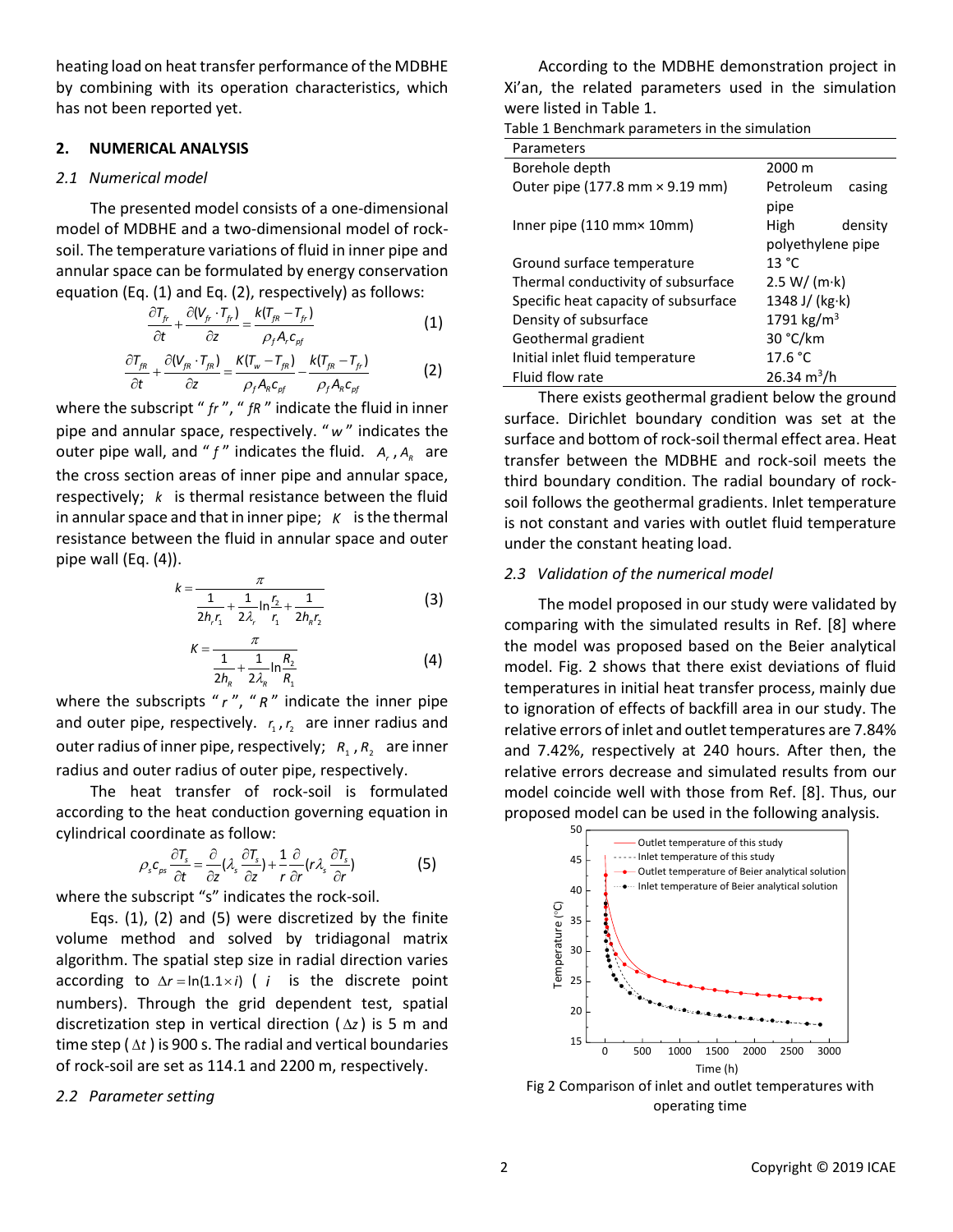#### **3. RESULTS AND DISCUSSION**

Sensitive analysis was implemented to investigate the variation regulations of inlet and outlet fluid temperatures of MDBHE and thermal radius of rock-soil under different heating loads. Heating-season of four months when MDBHE extracts geothermal was selected according to Ref. [7]. And the MDBHE performance under two scenarios i.e., constant inlet fluid temperature and constant heating loads were compared.

## *3.1 Inlet and outlet temperatures*

Fig. 3 shows the variations of inlet and outlet fluid temperatures with operating time under different heating loads during continuous heating seasons. It can be seen that annual fluid temperatures are higher and come to quasi-steady state earlier in the case of lower heating load. The inlet and outlet temperatures change largely under higher heating load. During the first-year heating season, the maximum values of fluid temperature variations are 10.5, 17.0 and 23.6 °C under the conditions of 100, 150 and 200 kW, respectively. Furthermore, the fluid temperature declines with operating year especially in the second year. Since then fluid temperatures hardly decrease with the operating year under 100 kW while the temperature drops continuously even down to 0 °C with 250 kW, which is not allowed in the practical condition. Annual fluid temperature changes depending on the heating load and energy recovery of rock-soil. The fluid temperature will keep stable periodically when the energy recovery can guarantee heating demand and oppositely the fluid temperature will decline continuously.

Above analysis indicates that relatively low heating load contributes to the steady operation of MDBHE. However, in the practical design, the nominal capacity of MDBHE is usually determined according to its maximum

heating load in order to fully realize the thermal extraction potential. Therefore, the drop of inlet and outlet fluid temperatures of MDBHE in heating season especially for initial years should be paid attention. There exists a critical value of heating load for long-term steady operation of MDBHE. Besides, MDBHE is usually utilized coupled with the heat pump. Large fluctuations of fluid temperature will result in an unstable operation of the heat pump. Under high heating load, it is indispensable to find a way to match the outlet temperature of MDBHE with rational operating conditions of the heat pump.





#### *3.2 Temperature distribution of rock-soil*

The rock-soil temperature declining under different heating loads after first-year heating season is presented in Fig. 4. It can be found that with the heating load increases, the surrounding rock-soil temperature declines obviously in the vertical direction and with the depth deepening, the temperature drop is larger. Besides, the thermal effect radius expands with deeper depth and reaches the maximum at depth of borehole bottom. At the pipe bottom, temperature drop of the



Fig 4 Temperature difference distribution of rock-soil after first-year heating period under different heating loads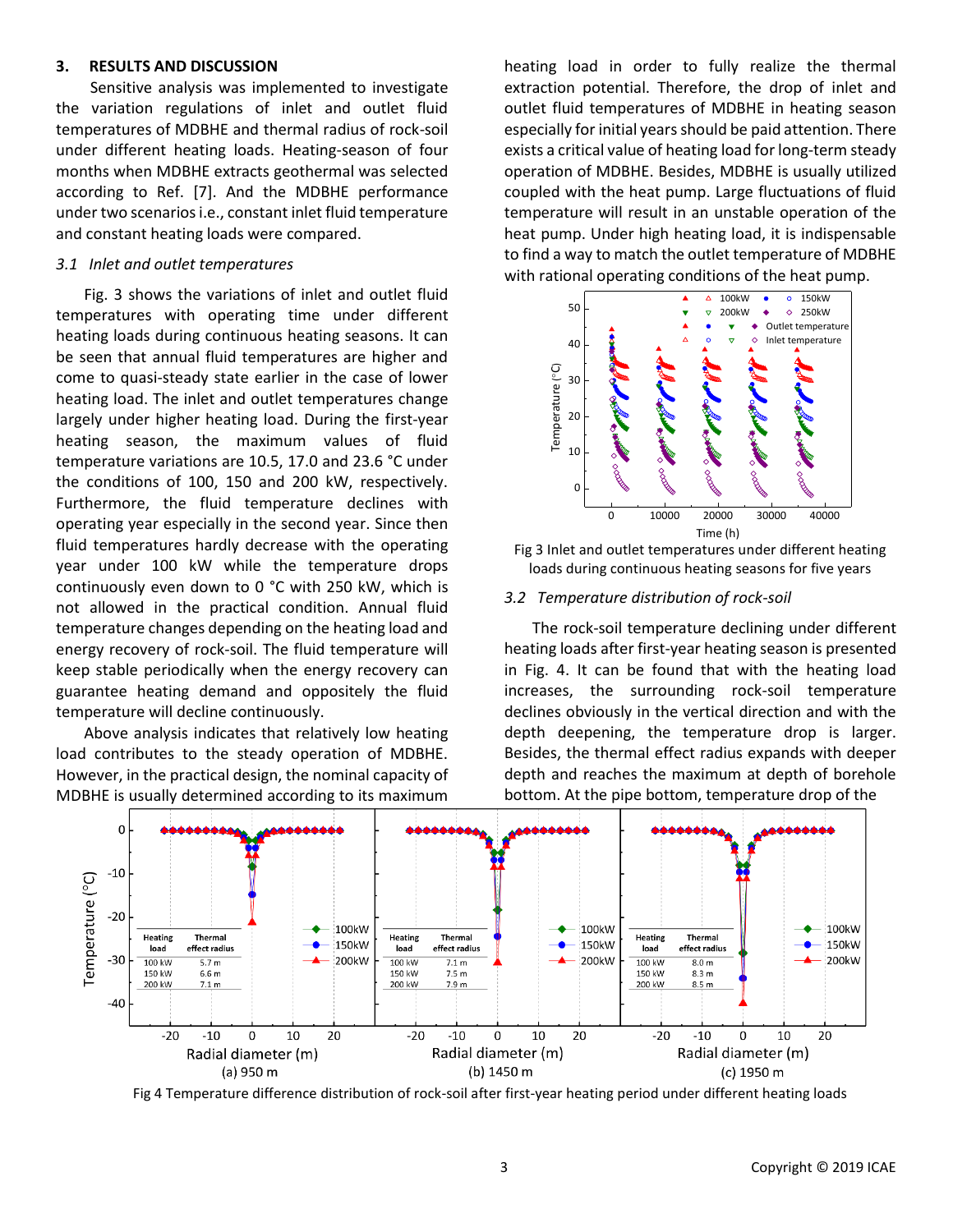rock-soil near the pipe increases by 20.57%, 17.09% respectively when the heating load increasing from 100 to 200 kW with 50 kW increment, while the maximum thermal effect radius (MTER) of rock-soil increases by 3.75%, 2.41% respectively, which indicates the heating load affects the MTER slightly. The annual MTER of rocksoil among five-year operations are shown in Fig. 5. MTER has a sharp increase in the second year and increases slightly after second year. It can be also found the variation regulation of MTER is similar under different heating loads, indicating again the heating load hardly affects the MTER.



period for five years

#### *3.3 Comparison with case of constant inlet temperature*

According to benchmark parameters in Table 1, the simulated average heat transfer capacity of MDBHE under the constant inlet temperature of 17.6 °C is 166.65 kW. The MDBHE performance was compared between the two scenarios: a) constant heating load of 166.65 kW, b) constant inlet fluid temperature of 17.6 °C (Fig. 6).





It can be found in the case of a), the fluid temperature changes more obviously and needs more time to reach the quasi-steady state. Variation degree of fluid temperatures with operating time are different between the two scenarios. Furthermore, the annual average inlet and outlet temperatures in the quasi-steady state of two scenarios are compared and tabulated in Table 2. The maximum deviation ratios of inlet and outlet temperatures are 10.9% and 3.4% respectively, suggesting the average outlet temperature in the case of b) agrees better with that of a).

| Table 2 Average inlet and outlet temperatures in quasi-steady |
|---------------------------------------------------------------|
| state under two scenarios                                     |

| Year           | Constant heating load<br>A) |            | Constant inlet<br>temperature (B) |             |
|----------------|-----------------------------|------------|-----------------------------------|-------------|
|                | Inlet $T$ / $^{\circ}$ C    | Oulet T/°C | Inlet T/°C                        | Outlet T/°C |
| 1              | 16.93                       | 23.90      | 17.6                              | 23.08       |
| $\mathfrak{p}$ | 16.39                       | 23.28      | 17.6                              | 22.97       |
| 3              | 16.1                        | 22.97      | 17.6                              | 22.92       |
| 4              | 15.95                       | 22.79      | 17.6                              | 22.90       |
| 5              | 15.86                       | 22.69      | 17.6                              | 22.87       |

# **4. CONCLUSIONS**

This paper investigated the effects of the heating loads on the thermal performance of MDBHE including heat extraction of MDBHE and energy recovery of rock-soil. Heating load largely affects the variations of inlet and outlet fluid temperatures. The MDBHE can extract the geothermal energy steadily and sustainably for consecutive years under condition of lower heating load. The higher heating load results in much more changes of fluid temperatures during the heat transfer process. In this case, it should be considered to find the matching between the heat pump and the MDBHE when coupled with heat pump unit. The rock-soil temperature in vertical direction was influenced significantly by the heating load, while the thermal effect radius of rock-soil was affected slightly. Under constant heating load, fluid temperatures of MDBHE vary much more obviously than that of the constant inlet fluid temperature. However, the average inlet and outlet temperatures in the quasi-steady state are close under the two scenarios, especially for the outlet temperature.

# **ACKNOWLEDGEMENT**

The work was supported by Fundamental Research Funds for the Central Universities (xzy022019031), Construction Science and Technology Plan Project of Shaanxi Province (2017-K01).

# **REFERENCE**

[1] Wang Z, Wang F, Liu J, et al. Field test and numerical investigation on the heat transfer characteristics and optimal design of the heat exchangers of a deep borehole